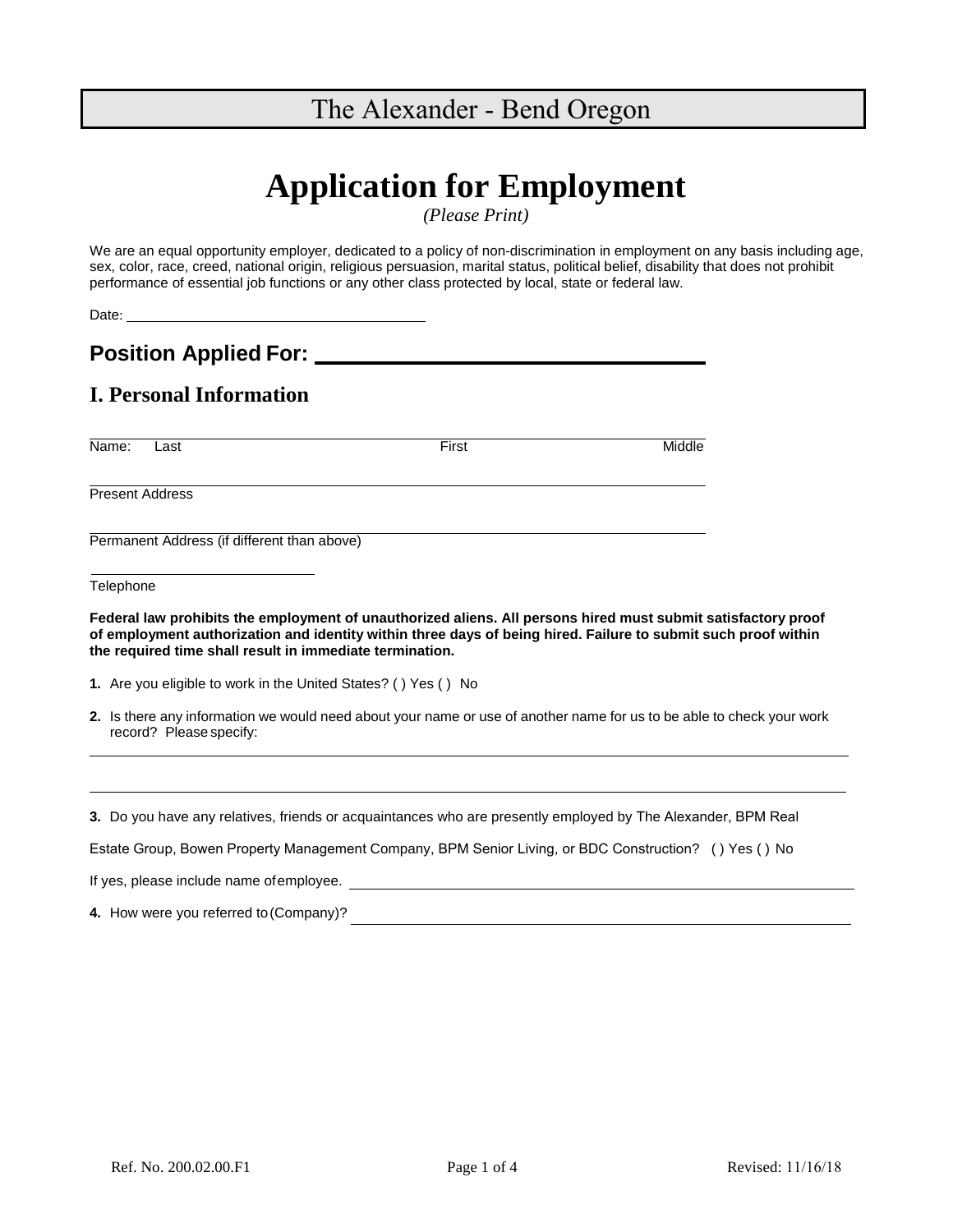*II.* **Educational History** *Please complete all that apply. Skip Elem/Jr. High if you have completed High School.*

|       | School Name/Location                                                                                                                                                                                                                 | <b>Years Completed</b> | Degree/Diploma |  |  |
|-------|--------------------------------------------------------------------------------------------------------------------------------------------------------------------------------------------------------------------------------------|------------------------|----------------|--|--|
|       |                                                                                                                                                                                                                                      |                        |                |  |  |
|       |                                                                                                                                                                                                                                      |                        |                |  |  |
|       | College <u>experimental and the set of the set of the set of the set of the set of the set of the set of the set of the set of the set of the set of the set of the set of the set of the set of the set of the set of the set o</u> |                        |                |  |  |
|       |                                                                                                                                                                                                                                      |                        |                |  |  |
| Other |                                                                                                                                                                                                                                      |                        |                |  |  |

*III.* **Employment Record** *Please include all employment for the last five years. Use the back of this sheet to list additional employer, if necessary. Please check any employers you do not want us to contact.*

| 1. | <b>Company Name (Current or Most Recent</b>                                              |                                                                                                                       | Do not contact |
|----|------------------------------------------------------------------------------------------|-----------------------------------------------------------------------------------------------------------------------|----------------|
|    | Employer)                                                                                | Position Held                                                                                                         |                |
|    |                                                                                          | Dates Employed: _______________                                                                                       |                |
|    | Address                                                                                  | $\overline{T_0}$<br>From                                                                                              |                |
|    | Manager / Supervisor                                                                     | Telephone                                                                                                             |                |
|    | Reason For Leaving                                                                       |                                                                                                                       |                |
| 2. | <b>Company Name</b>                                                                      | <u> 1989 - Johann Barn, mars ann an t-Amhain Aonaich an t-Aonaich an t-Aonaich an t-Aonaich an t-Aonaich an t-Aon</u> | Do not contact |
|    |                                                                                          | Position Held                                                                                                         |                |
|    |                                                                                          | Dates Employed: From To                                                                                               |                |
|    | Address                                                                                  |                                                                                                                       |                |
|    | Manager / Supervisor                                                                     | Telephone                                                                                                             |                |
|    | Reason For Leaving                                                                       |                                                                                                                       |                |
| 3. | <b>Company Name</b>                                                                      |                                                                                                                       | Do not contact |
|    |                                                                                          | Position Held                                                                                                         |                |
|    |                                                                                          | Dates Employed: __________                                                                                            |                |
|    | Address                                                                                  | $\overline{10}$<br>From                                                                                               |                |
|    | Manager / Supervisor                                                                     | Telephone                                                                                                             |                |
|    | Reason For Leaving                                                                       |                                                                                                                       |                |
|    | If you checked "Do not contact" for any employers you listed, please provide the reason. |                                                                                                                       |                |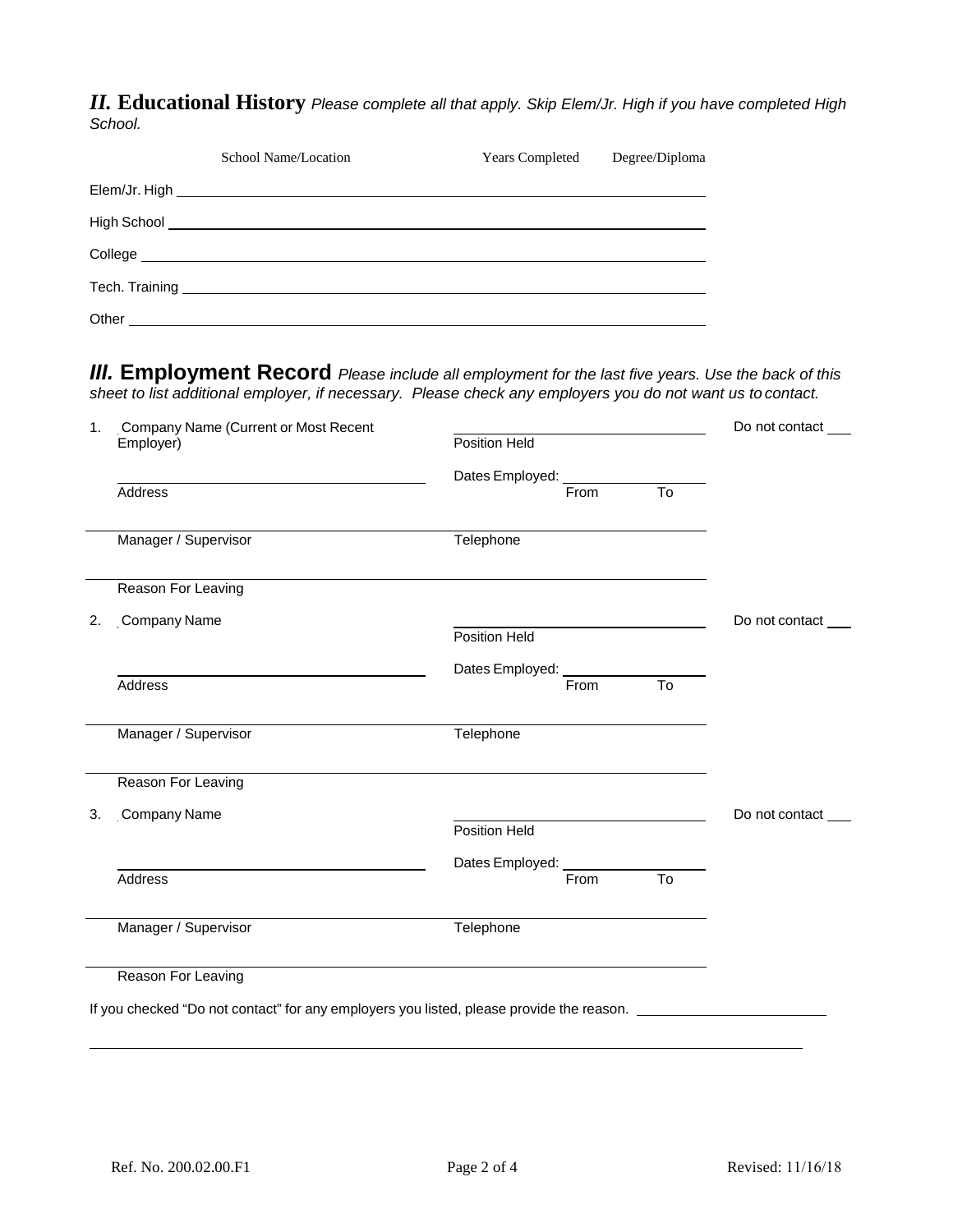*IV.* **References** *Please provide us with at least three professional references with whom you have made arrangements to give us an honest assessment of your past work performance. These may be co-workers, clients, subordinates and must include at least one former supervisor. Those who know you only as a friend or relative should not be included. If you are applying for your first job, you may include teachers, school counselors, pastors or other objective references.*

| Name              | Years Known |
|-------------------|-------------|
| <b>Address</b>    | Telephone   |
| Occupation        |             |
| Name              | Years Known |
|                   |             |
| <b>Address</b>    | Telephone   |
| <b>Occupation</b> |             |
|                   |             |
| Name              | Years Known |
| <b>Address</b>    | Telephone   |

## **V. Work Availability**

**1.** If your application receives favorable consideration, when will you be available to begin work?

| <b>2.</b> Are you available to work overtime? | $( )$ Yes $( )$ No |
|-----------------------------------------------|--------------------|
|                                               |                    |

**3.** Can you work overtime without prior notice? ( ) Yes ( ) No

**4.** Can you travel if required by this position? ( ) Yes ( ) No

- **5.** Do you have a valid driver's license (if required)? ( ) Yes ( ) No State\_\_\_\_#
- **6.** What days and shifts are you available to work? Check all that apply.

|               | Sundav | Mondav | Tuesdav | Wednesdav | Thursdav | Fridav | Saturdav |
|---------------|--------|--------|---------|-----------|----------|--------|----------|
| Davs          |        |        |         |           |          |        |          |
| Evenings      |        |        |         |           |          |        |          |
| <b>Nights</b> |        |        |         |           |          |        |          |

## **VI. Salary / Hourly Rate Requirements**

If your application receives favorable consideration, what salary/hourly rate would you require?

\$ \_\_\_\_\_\_\_\_\_\_\_\_\_\_\_ per \_\_\_\_\_\_\_\_\_